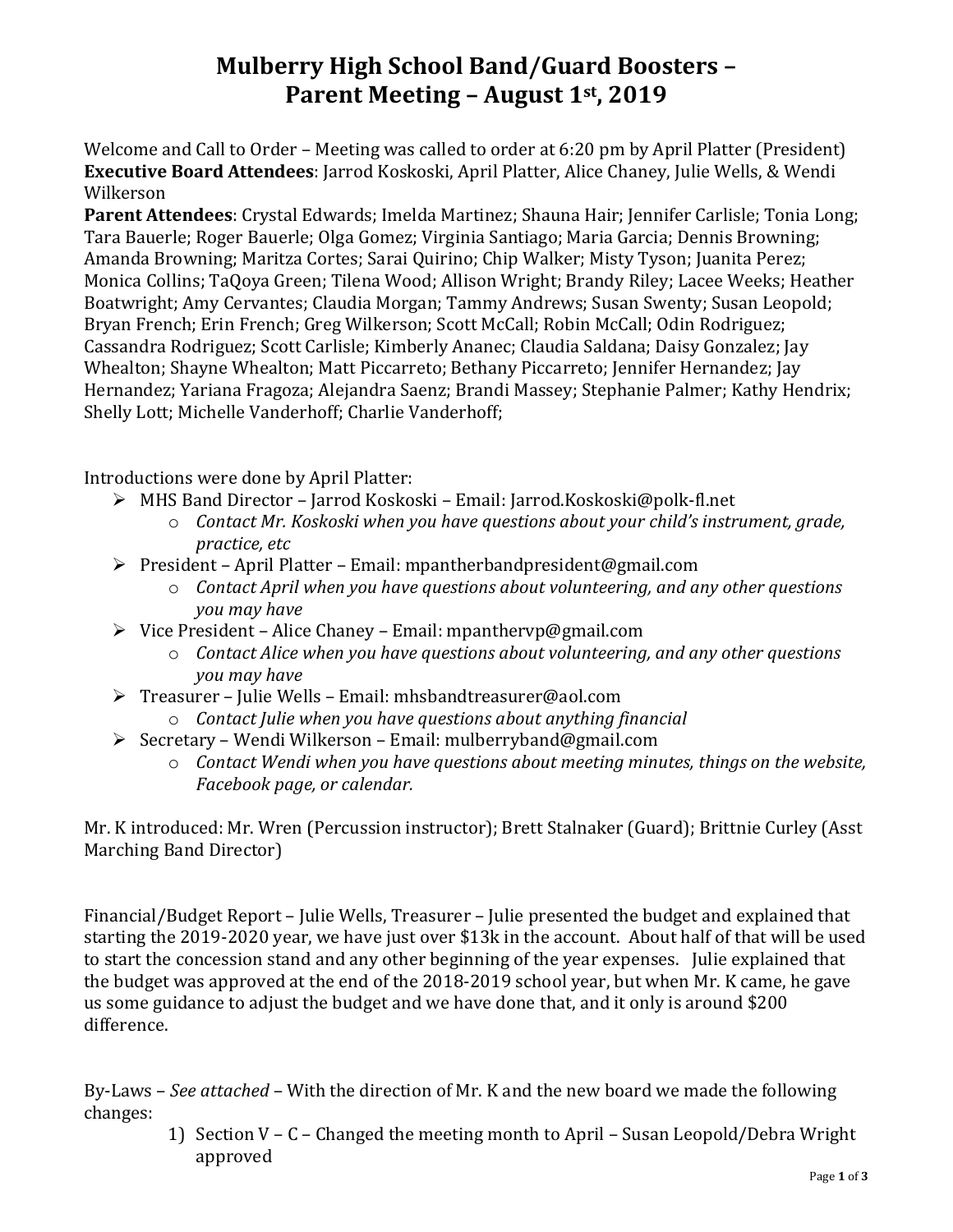- 2) Section VII C Changed the meeting day to Tuesdays Susan Leopold/Amy Cervantes approved
- 3) Section VIII D 5 Changed to Social Media Coordinator Claudia Santana/Stephanie Palmer approved

Band/Guard Fee Guidelines – *See attached –* April explained the guidelines and requested the fees be paid via check or money order. **Question was asked if fees can be paid through Charms yet, and at this moment it is not set up, but we are in the process of setting this up. They can be paid with a debit card.**

Charms – *See attached instructions –* Wendi explained the new record keeping program and how to get into the website. Charms can be used to email the board, look at your child's fee balance, etc. This is where the emails come from, please make sure we have your email.

Areas where we need YOUR help: - April explained this. WE NEED HELP!! Please become a school board approved volunteer.

- ◆ Concession stand & Loft clean up August  $3^{rd}$  @ 7:00 am Students can also help and earn community service hours
- ❖ Work the concession stand during football season (JV & Varsity Games) **Beginning 8/16 – Must be school board approved volunteer**
- $\triangle$  Help with the fundraisers Such as uniform alterations
- ❖ And many more areas

Fundraisers: - April explained this…WE NEED HELP!

- ✓ Car Wash September, November, January WE NEED VOLUNTEERS
- $\checkmark$  Band Calendar
- $\checkmark$  Christmas Parade/Village December 14<sup>th</sup> WE NEED VOLUNTEERS Selling Boiled peanuts and water/soda
- $\checkmark$  Chocolate Bars February
- $\checkmark$  Publix Hat Day March WE NEED VOLUNTEERS
- $\checkmark$  Community Yard Sale March

Mandatory Parent Meetings: -- These are very important to attend so we can vote on various items

- $\triangleright$  September 17<sup>th</sup> @ 6:30 pm In the Auditorium
- $\triangleright$  January 28<sup>th</sup> @ 6:30 pm In the Auditorium
- $\triangleright$  April 21<sup>st</sup> @ 6:30 pm In the Auditorium

Comments/Questions

Next Band Parent Meeting: September 17<sup>th</sup> @ 6:30 pm in the auditorium